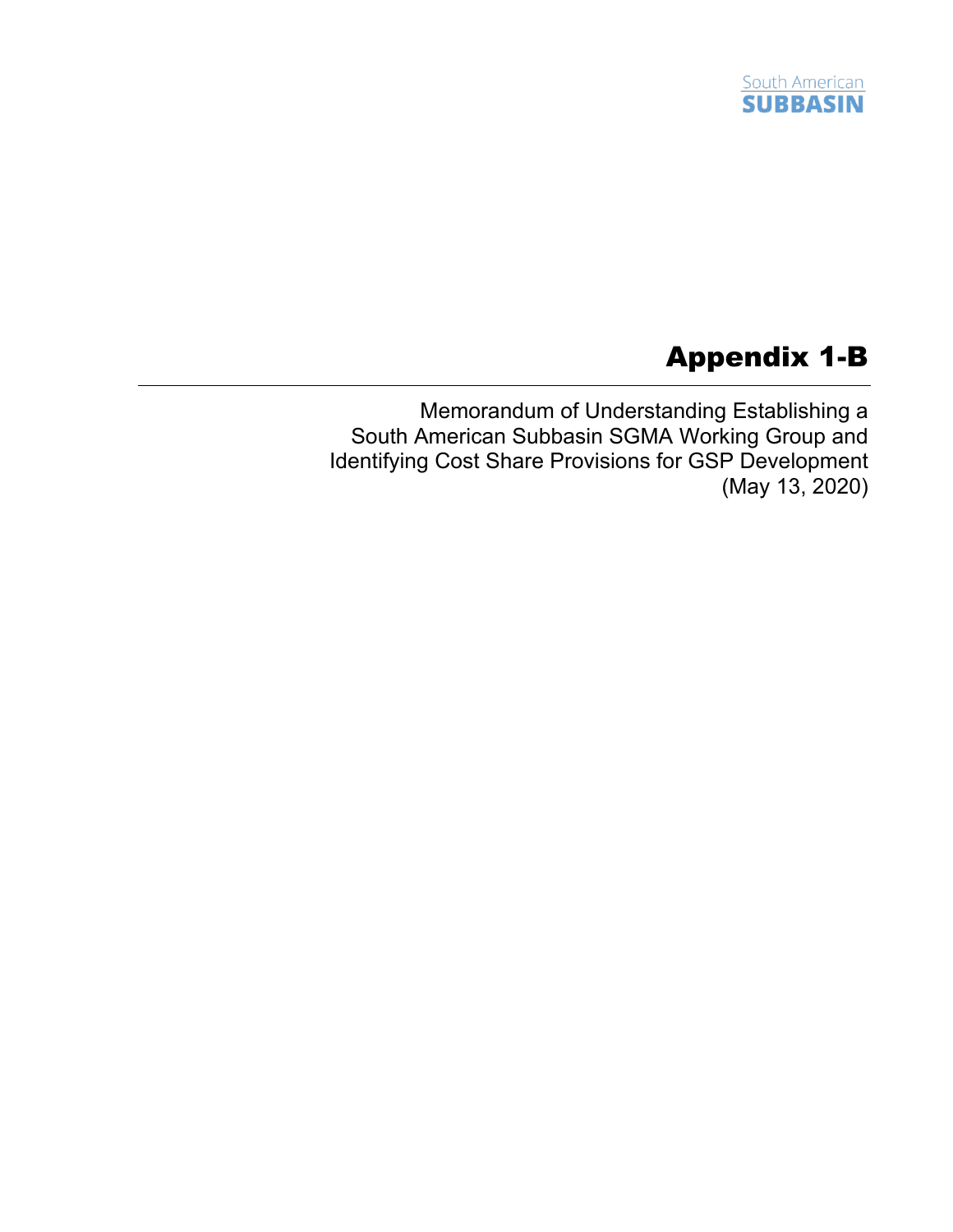#### **Memorandum of Understanding Establishing a South American Subbasin SGMA Working Group and Identifying Cost Share Provisions for GSP Development**

This Memorandum of Understanding ("MOU") is entered into and effective this<sup>13th</sup>day of May, 2020 by and among the County of Sacramento, a political subdivision of the State of California; Sacramento Central Groundwater Authority (SCGA), a joint powers authority; Northern Delta Groundwater Sustainability Agency (NDGSA), a joint powers authority; Omochumne-Hartnell Water District (OHWD), a California Water District; and Sloughhouse Resource Conservation District, (SRCD) a California Resource Conservation District. (each a "**Party**" and collectively, the "**Parties**.")

#### **RECITALS**

**WHEREAS**, the 2014 Sustainable Groundwater Management Act ("**SGMA**") empowers local agencies to adopt and implement groundwater sustainability plans ("**GSPs**") in order to provide for the sustainable management of groundwater basins; and

**WHEREAS,** SGMA recognizes and supports the primacy of local agencies in managing groundwater within their boundaries, and promotes coordination and collaboration among those local agencies in order to ensure sustainable groundwater management; and

**WHEREAS,** the Sacramento Valley- South American Sub-basin ("**Basin**") is an unadjudicated groundwater basin that has been classified as a High Priority basin by the California Department of Water Resources ("**DWR**"), and which therefore must be governed by a GSP, or coordinated GSPs, no later than January 31, 2022; and

**WHEREAS,** each of the Parties is a local agency within the meaning of Water Code section 10721(m) with authority to adopt and implement a GSP in the Basin; and

**WHEREAS,** certain of the Parties have elected to serve as GSA in the same areas of the Basin, such that a condition of overlap exists in those service areas; and

**WHEREAS,** pursuant to County Resolution 2017-0201, the County of Sacramento has accepted responsibility for those portions of the Basin for which no exclusive GSA has been designated ("**Unmanaged Areas**"), such that the entire basin is included within the jurisdiction of a GSA; and

**WHEREAS,** Sacramento Central Groundwater Authority was awarded a grant under Proposition 1 and a grant under Prop 68 to fund the development of a GSP in the Basin; and

**WHEREAS**, it is the intent of the Parties to coordinate in the development and implementation of a single Basin-wide GSP; to provide a structure in which to collaborate and share costs in the development of that GSP; and to ensure that each Party appropriately bears the costs of GSP development in its own jurisdiction, and no others.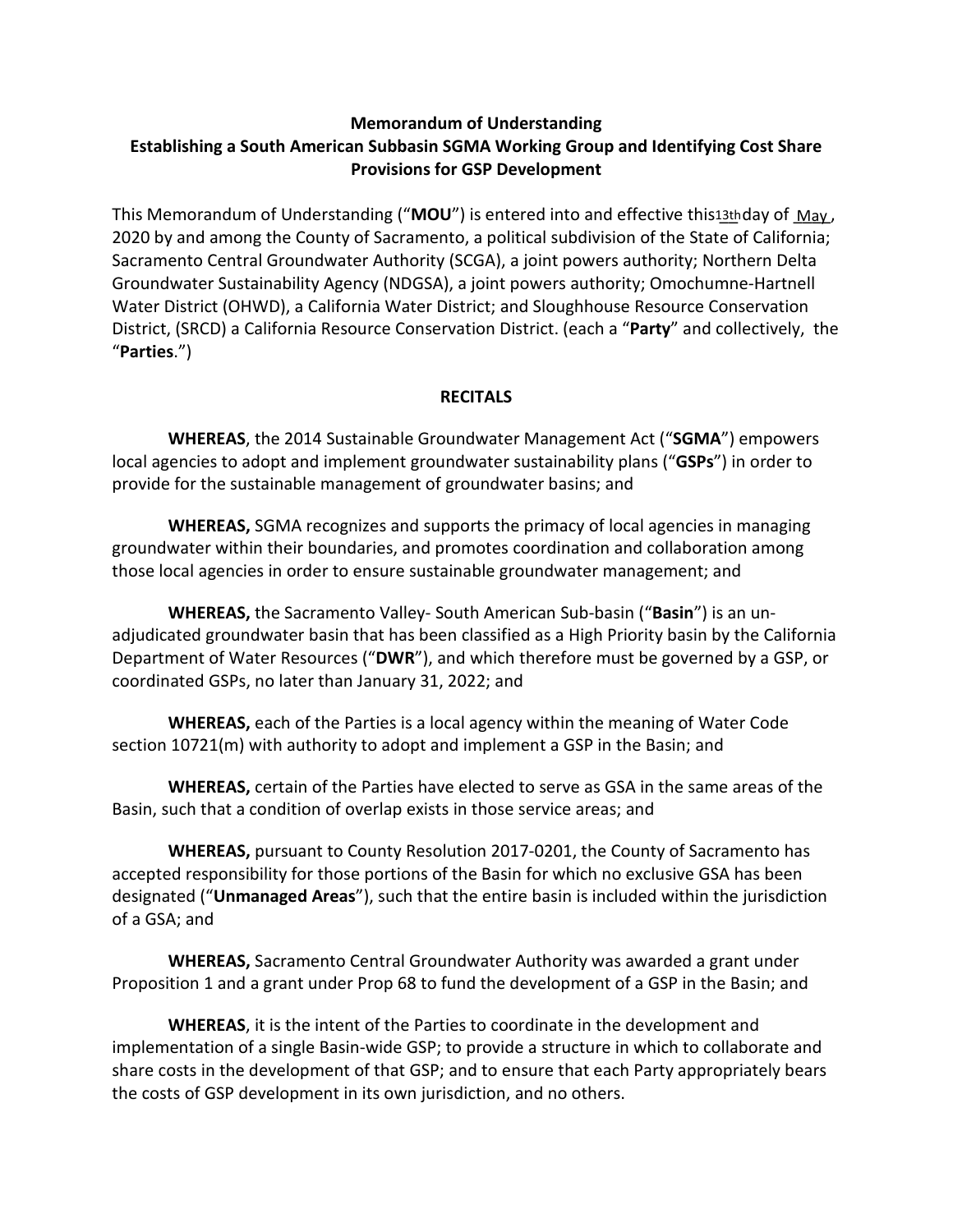#### **AGREEMENT**

1. Definitions. The following terms shall have the following meanings.

(a) "Administrative Agency" means the entity designated under Section [8](#page-3-0) of this MOU to administer the Grant, coordinate with consultants on behalf of the Parties and at the direction of the Working Group, and invoice costs pursuant to this MOU.

(b) "Basin" means the Sacramento Valley – South American Subbasin, as described in DWR Bulletin 118, Basin No. Basin 5-21.65.

(c) "GSA" means a Groundwater Sustainability Agency, established and authorizes pursuant to Water Code section 10723.8.

(d) "GSP" means a Groundwater Sustainability Plan developed under the Sustainable Groundwater Management Act.

(e) "Unmanaged Areas" means those portions of the Basin for which the County, in the absence of any other GSA election, has accepted responsibility as a GSA pursuant to County Resolution No. 2017-0201. For purposes of cost sharing and Working Group governance, the County's allocable area shall include only the Unmanaged Areas, excepting therefrom areas within SRCD/OHWD's jurisdiction.

(f) "Working Group" means the South American Subbasin Working Group, convened pursuant to this MOU for the purposes of developing and providing recommendations related to a SGMA-compliant GSP for the Basin.

2. **Term.**This MOU shall be effective upon signing and shall remain in full force and effect until the date upon which all of the Parties execute a document jointly amending or terminating the provisions of this MOU.

3. **Responsibilities of the Parties.** Each Party to this MOU shall be responsible for: providing timely responses and supporting information related to GSP development to the Working Group and Administrative Agency upon request; performing appropriate and coordinated outreach to other groundwater management entities and stakeholders within the Basin; promptly paying all invoiced costs as set forth in Exhibit A; and for considering and adopting a SGMA-compliant GSP over the area for which that Party serves as exclusive GSA, no later than January 31, 2022.

4. **Independent Consideration of the GSP.** The Parties expressly acknowledge that the Working Group is an advisory body intended to facilitate GSP development. The governing Board of each GSA is responsible for considering and adopting an appropriate GSP for its jurisdictional boundaries. Any Party may decline to adopt the GSP developed by the Working Group, or elect to proceed with development of its own GSP at that Party's expense. The decision not to adopt a GSP developed under this MOU shall not relieve a Party of its cost obligations pursuant to this MOU.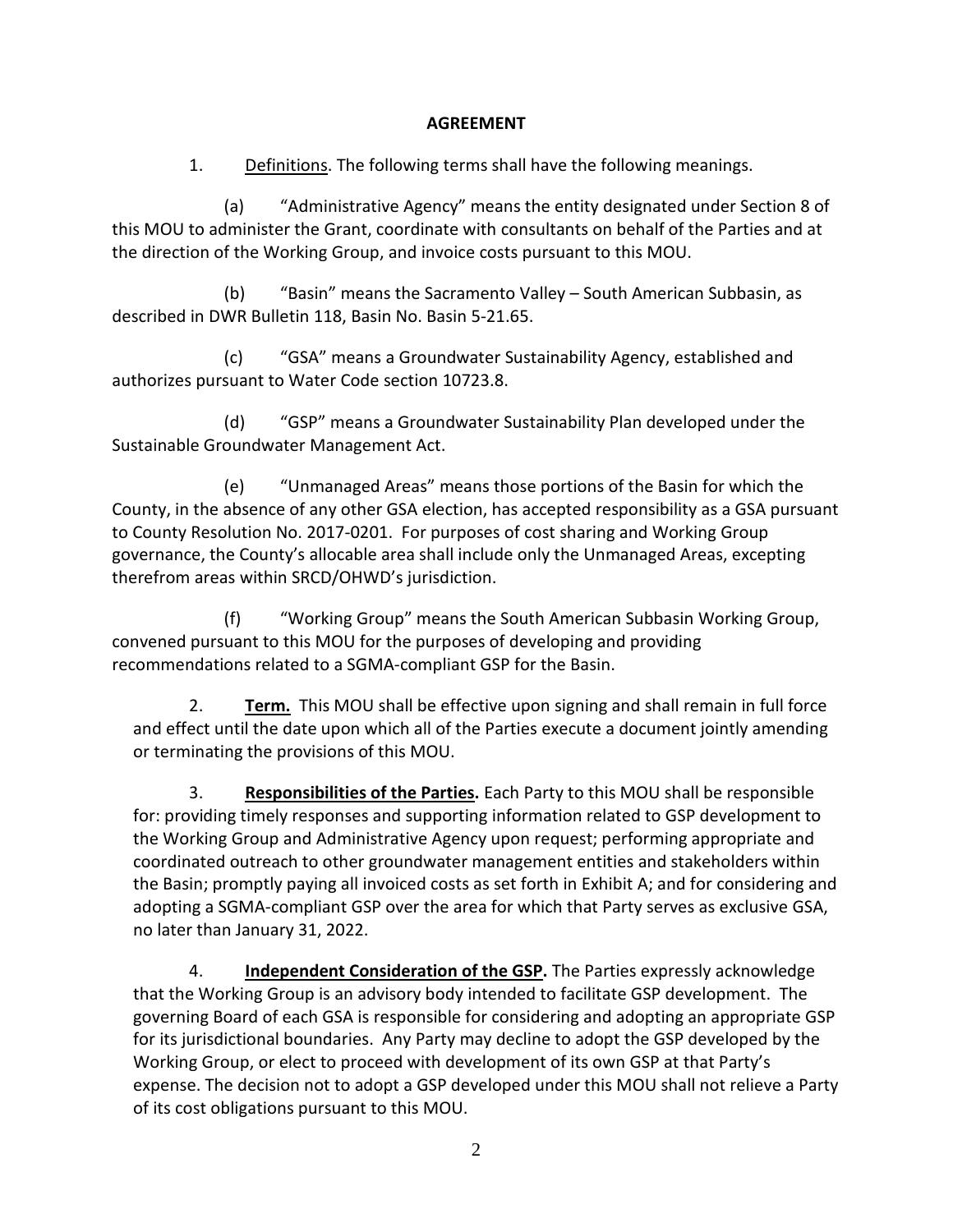5. **Management Areas**. The parties recognize that the GSP may include distinct management areas to foster implementation and monitoring

6. **Establishment of the South American Subbasin SGMA Working Group.** Upon execution of this MOU, the Parties will convene the South American Subbasin SGMA Working Group ("**Working Group**"). Seats on the Working Group shall be allocated among the Parties as detailed in Exhibit A.

(a) The Working Group shall be responsible for sharing feedback from the Parties related to the GSP development; for developing the GSP for the Basin; and for making recommendations to the Parties regarding the adoption and development of the GSP.

(b) The Working Group will seek to make decisions through consensus. In the absence of a consensus, participants of the Working Group may be called upon to cast votes. Recommendations of the Working Group provided to the Parties shall include a report of the votes cast.

7. **Cost Sharing.** Shared costs of GSP development shall be allocated according to the proportions identified in Exhibit A. When any additional Party becomes a signatory to this MOU, the cost share proportions identified in Exhibit A shall be modified to appropriately distribute GSP development costs between the new and existing Parties, according to the formula identified in Exhibit A.

- In Kind Contributions are appropriate and recognized as satisfactory to meet the cost share requirements of a party to this agreement.
- Nothing in this MOU shall prevent a Party from voluntarily incurring its own costs related to GSP development, or from developing its own GSP or supporting materials at that Party's expense.
- Any in-kind contributions proposed to be substituted for monetary reimbursement of Assignable GSP Development Costs (Exhibit A) must be approved by the Administering Agency and, further, be consistent with the grant agreement between the Administering Agency and DWR.

<span id="page-3-0"></span>8. **Responsibilities of the Administrative Agency.** The Administrative Agency shall be responsible for implementing the recommendations of the Working Group in GSP development; engaging and providing direction to consultants at the election and direction of the Working Group; and administering the grants for the benefit of the Basin. Costs of GSP development shall be distributed pursuant to Exhibit A and shall be recoverable by the Administrative Agency from the Parties in the proportions identified in Exhibit A.

(a) SCGA shall be initially designated as the Administrative Agency; this designation may be altered by the unanimous written consent of the Parties. The commitment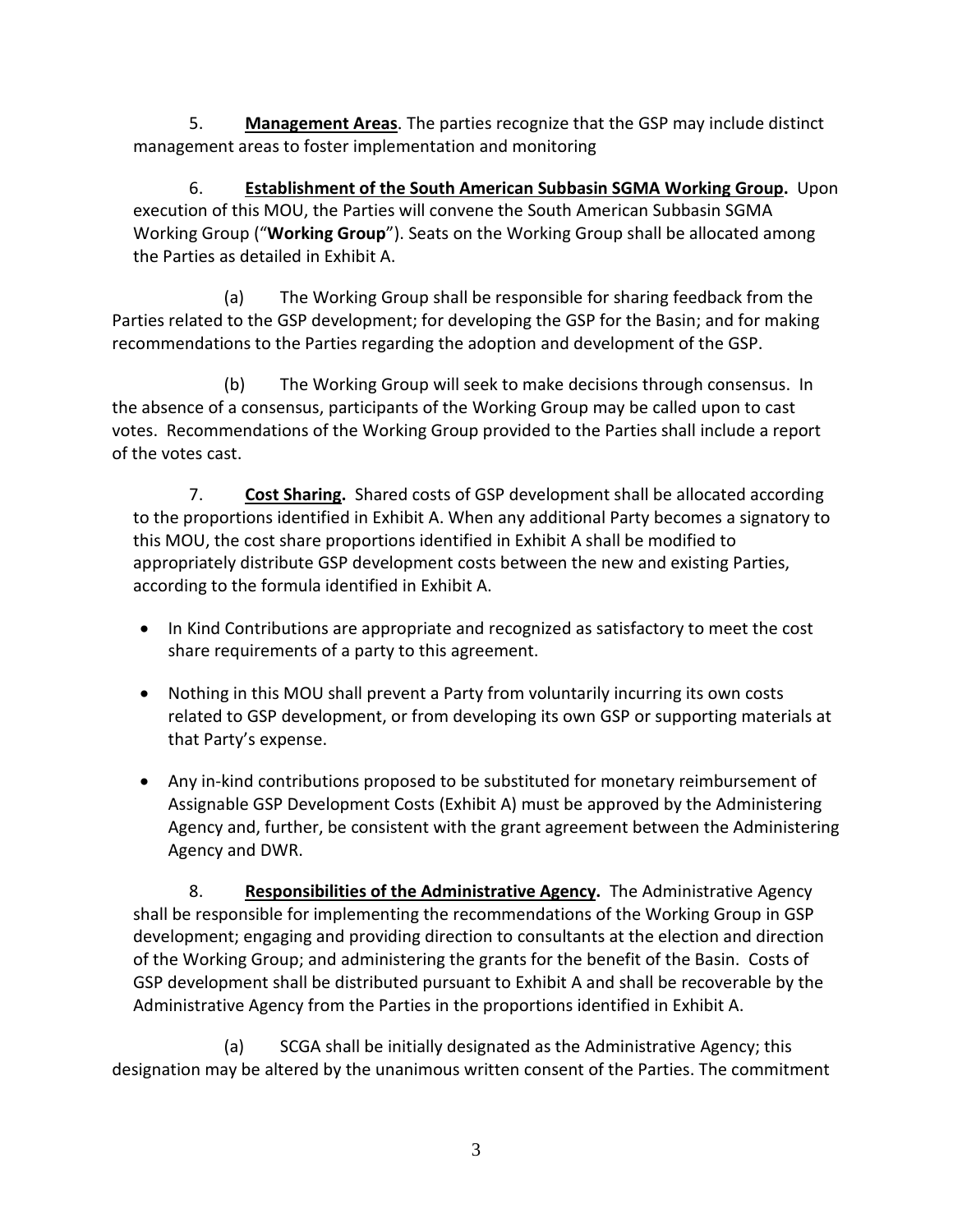of the Administrative Agency to perform the designated functions under this Section is contingent upon the execution and performance of the cost sharing terms of this MOU.

9. **Invoicing and Payment of Shared GSP Development Cash Costs**. Costs of GSP development as set forth in Exhibit A, shall be invoiced to all Parties by the Administrative Agency, and paid by the invoiced Party within 90 days. A Party that fails to make payment within 90 days may be suspended from voting on Working Group recommendations until full payment of the past-due invoices is made. Activities of the Working Group will not be delayed under such an occurrence and costs incurred by the Working Group will still accrue to the Party as set forth in Exhibit A, during any period of non-payment.

10. **Basin Boundary Modifications**. To facilitate the efficient development of a GSP for the Basin, that Parties agree that no Party shall submit a request for Basin Boundary Modification of this Basin to DWR without the unanimous consent of the Parties, which consent shall not be unreasonably withheld.

11. **Withdrawal**. The intent of this agreement is for a spirit of working together for a single Basin-wide GSP. However, any party may unilaterally withdraw from this Agreement without causing or requiring termination of this Agreement by the following provisions.

- a) The withdrawing Party shall provide the Working Group with thirty (30) days prior written notice.
- b) The withdrawing Party shall be responsible for payment of its proportional share of costs and obligations associated with GSP development identified in Attachment A, up to the time of submission of the written notice of the withdrawal. Withdrawing party would be responsible for securing and funding consultants to develop and submit any amendments or revisions to the GSP required as a result of withdrawal.
- c) The withdrawing party shall be responsible for securing SGMA compliance within its jurisdictional boundaries at its own expense, including as necessary, GSP development, coordination, and the cost of any additional requirements imposed by DWR or other regulatory agencies.

The withdrawing party shall be responsible for providing notice, maps and all other necessary information to the DWR and other GSAs regarding its change in status within 30 days of withdrawal.

12. **Resolution of Overlap: OHWD/SCGA**. Upon execution of this MOU, SCGA will modify its current overlapping GSA notification in OHWD's service area (SCGA-GSA-2) to exclude all of OHWD service area, except the area defined as the Kiefer Landfill. OHWD will modify their current overlapping GSA notification to exclude that area defined as Kiefer landfill. Modifications of each party will include all necessary geospatial information needed to identify the new service area boundary for each party. Immediately prior to modifying these notifications, SCGA and OHWD will attach separate letters to their existing notification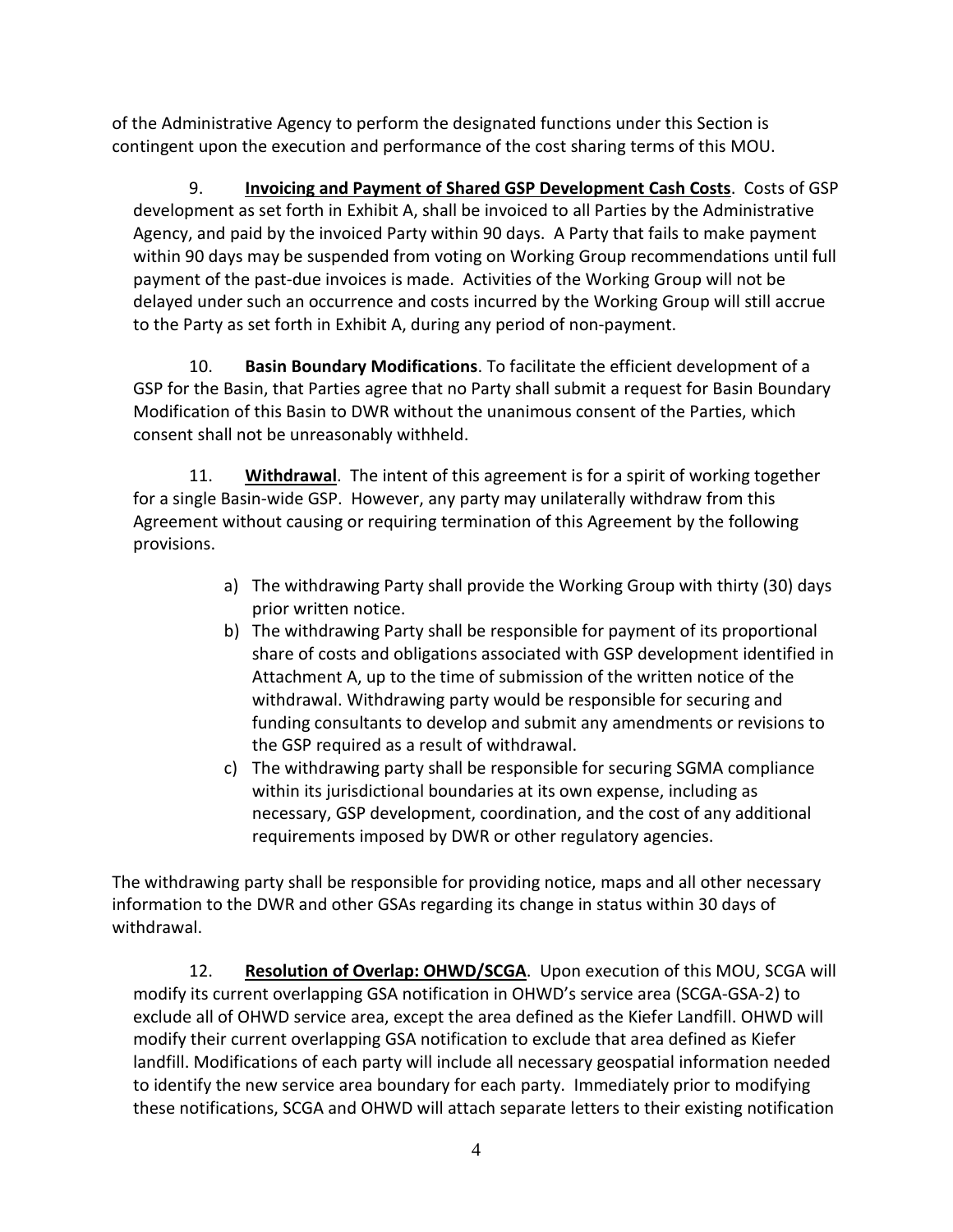explaining why their notifications are being modified. OHWD will formally request that SCGA modify its governing joint powers agreement in order to remove OHWD's lands from SCGA's jurisdiction. SCGA will promptly request that the signatories to that agreement execute an amendment to that agreement to carry out the removal.

(a) For the term of plan development, Zone 13 funding currently provided to SCGA on behalf of OHWD shall be applied by SCGA as a credit toward any costs billed to OHWD under Section 7 of this MOU.

13. **Resolution of Overlap: OHWD/SRCD**. Upon execution of this MOU, SRCD will withdraw their overlapping GSA notification in OHWD's service area (SCGA-2). Immediately prior to withdrawing their notification, SRCD will attach a letter explaining why their current notification is being withdrawn.

14. **Resolution of Overlap and Redefining GSA Boundaries: SCGA/SRCD**. Upon execution of this MOU, SCGA and SRCD will modify their current GSA notifications for SCGA-GSA-3 to reflect this agreement. SCGA will modify their notice to describe and map an area of SCGA-GSA-3 that includes all lands to the eastern boundary of "Zone 40" (Urban limit), and all land within the limits of the Kiefer Landfill, as part of SCGAs GSA service area. SRCD will modify their current notification for SCGA-GSA-3 to describe and map an area east of the Zone 40 boundary and east of the OHWD boundary, and excluding Kiefer Landfill and Rancho Murieta CSD, as the SRCD GSA service area. All South American subbasin land within the Rancho Murieta Community Services District will remain a part of the Sacramento County GSA until such time that the RMCSD Board of Directors makes a formal decision to be included within the boundaries of another GSA. Notice modifications of each party will include all necessary geospatial information needed to identify the new service area boundary for each party. Sacramento County will need to modify their default notice for SCGA-GSA-3 to complete the process.

> (a) For the term of plan development, Zone 13 funds collected within SRCDs GSA boundary shall be applied as a credit toward any costs billed to SRCD under Section 7 of this MOU.

15. **Disputes**. The Working Group is committed to working towards consensus in all decisions to be made regarding development of the GSP. With the help of a third-party facilitator, the Parties agree to put a good faith effort into transparently raising any concerns, understanding one another's interests, and working towards solutions that will adequately meet the needs of all Parties.

All claims, disputes, and controversies arising out of or in relation to the performance, interpretation, application, or enforcement of this agreement, including but not limited to breach thereof, shall be referred to mediation before, and as a condition precedent to, the initiation of any adjudicative action or legal proceeding, including arbitration. The Parties covenant that they will participate in the mediation in good faith. Mediation will be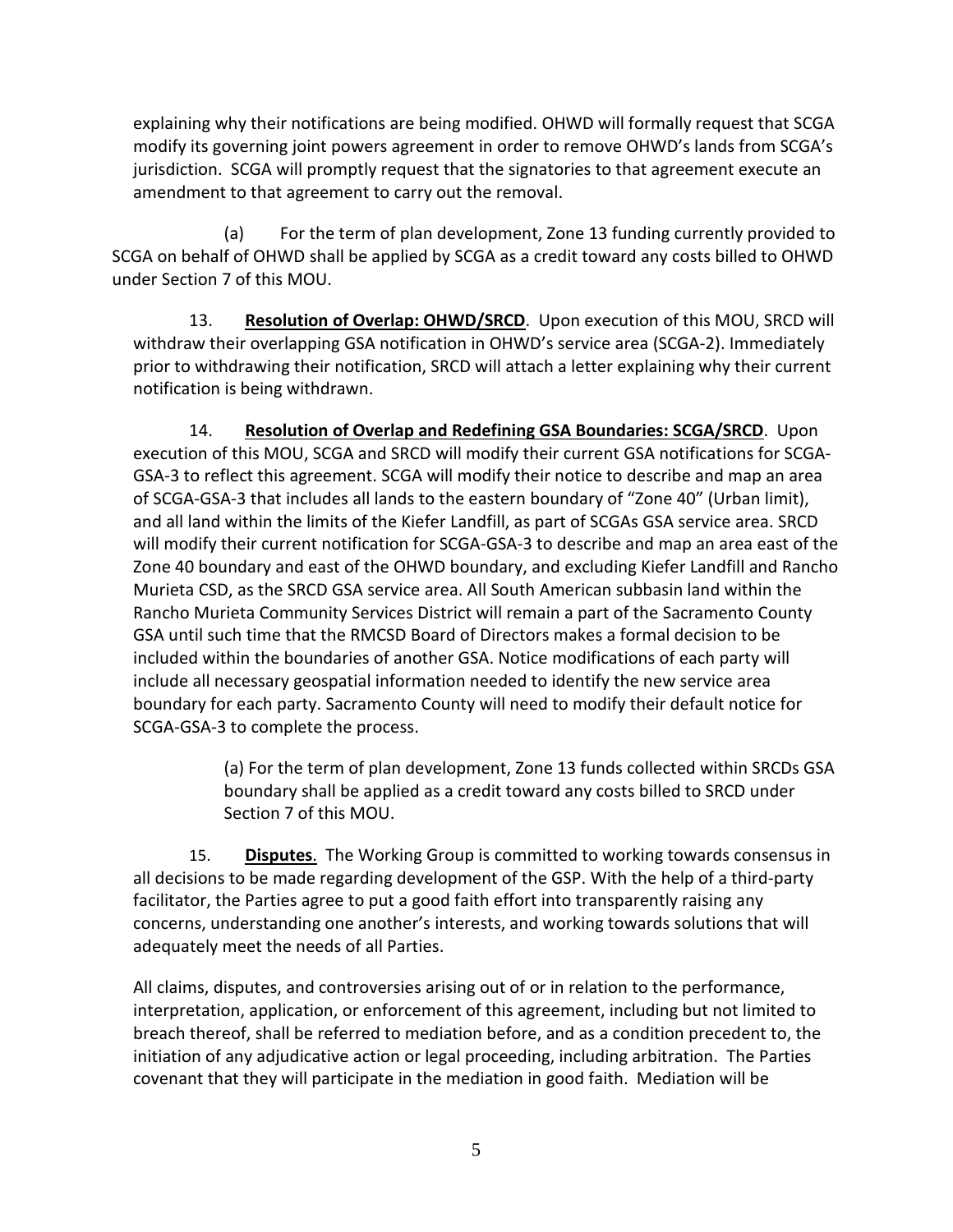conducted in Sacramento County, California, unless otherwise agreed to by the Parties in writing. The mediator shall be mutually selected.

16. **No Alternation of Water Rights**. Consistent with Water Code sections 10720.1(b), 10720.5 and 10726.8, nothing in this Agreement or in its implementation shall be construed to alter the existing water rights of the Parties.

### **GENERAL PROVISIONS**

17. *Authority*. Each signatory of this MOU represents that s/he is authorized to execute this MOU on behalf of the Party for which s/he signs. Each Party represents that it has legal authority to enter into this MOU and to perform all obligations under this MOU.

18. *Amendment*. This MOU may be amended or modified only by a written instrument executed by each of the Parties.

19. *Jurisdiction and Venue*. This MOU shall be governed by and construed in accordance with the laws of the State of California, except for its conflicts of law rules. Any suit, action, or proceeding brought under the scope of this MOU shall be brought and maintained to the extent allowed by law in Sacramento County, California.

20. *Headings*. The paragraph headings used in this MOU are intended for convenience only and shall not be used in interpreting this MOU or in determining any of the rights or obligations of the Parties.

21. *Construction and Interpretation*. This MOU has been arrived at through negotiations and each Party has had a full and fair opportunity to revise the terms of this MOU. As a result, the normal rule of construction that any ambiguities are to be resolved against the drafting Party shall not apply in the construction or interpretation of this MOU.

22. *Entire Agreement*. This MOU constitutes the entire agreement of the Parties with respect to the subject matter of this MOU and supersedes any prior oral or written agreement, understanding, or representation relating to the subject matter of this MOU.

23. *Partial Invalidity*. If, after the date of execution of this MOU, any provision of this MOU is held to be illegal, invalid, or unenforceable under present or future laws effective during the term of this MOU, such provision shall be fully severable. However, in lieu thereof, there shall be added a provision as similar in terms to such illegal, invalid or unenforceable provision as may be possible and be legal, valid and enforceable.

24. *Successors and Assigns*. This MOU shall be binding on and inure to the benefit of the successors and assigns of the respective Parties. No Party may assign its interests in or obligations under this MOU without the written consent of the other Parties, which consent shall not be unreasonably withheld or delayed.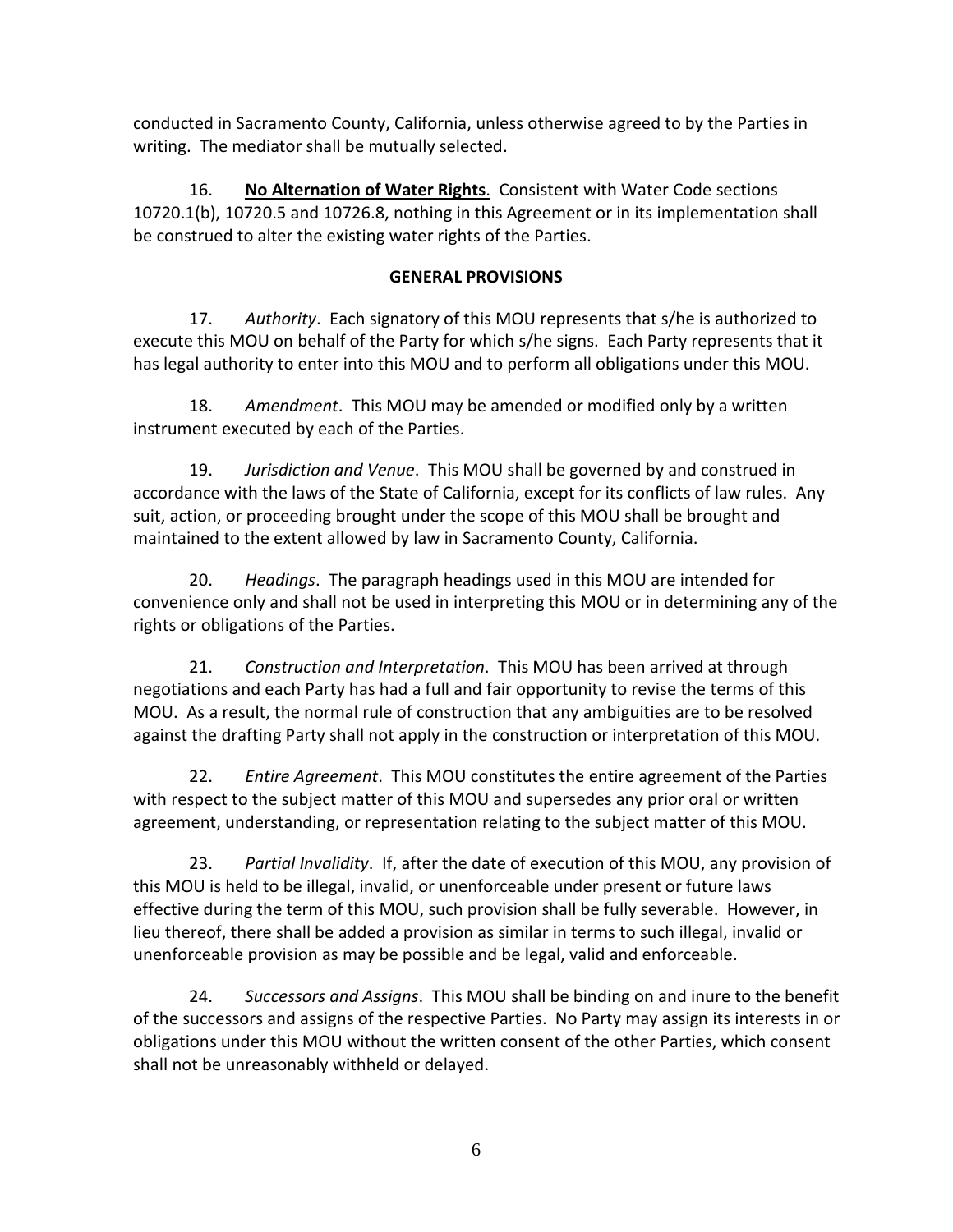25. *Waivers*. Waiver of any breach or default hereunder shall not constitute a continuing waiver or a waiver of any subsequent breach either of the same or of another provision of this MOU and forbearance to enforce one or more of the remedies provided in this MOU shall not be deemed to be a waiver of that remedy.

26. *Attorneys' Fees and Costs*. In the event of a dispute between the Parties, each Party will pay their own attorneys' fees, expert witnesses' fees, costs of suit, and any other costs associated with the dispute.

27. *Necessary Actions*. Each Party agrees to execute and deliver additional documents and instruments and to take any additional actions as may be reasonably required to carry out the purposes of this MOU.

28. *Compliance with Law*. In performing their respective obligations under this MOU, the Parties shall comply with and conform to all applicable laws, rules, regulations and ordinances.

29. *Third Party Beneficiaries*. This MOU shall not create any right or interest in any non-Party or in any member of the public as a third party beneficiary.

30. *Counterparts*. This MOU may be executed in one or more counterparts, each of which shall be deemed to be an original, but all of which together shall constitute but one and the same instrument.

31. *Notices*. All notices, requests, demands or other communications required or permitted under this MOU shall be in writing unless provided otherwise in this MOU and shall be deemed to have been duly given and received on: (i) the date of service if served personally or served by electronic mail or facsimile transmission on the Party to whom notice is to be given at the address(es) provided below, (ii) on the first day after mailing, if mailed by Federal Express, U.S. Express Mail, or other similar overnight courier service, postage prepaid, and addressed as provided below, or (iii) on the third day after mailing if mailed to the Party to whom notice is to be given by first class mail, registered or certified, postage prepaid, addressed as follows: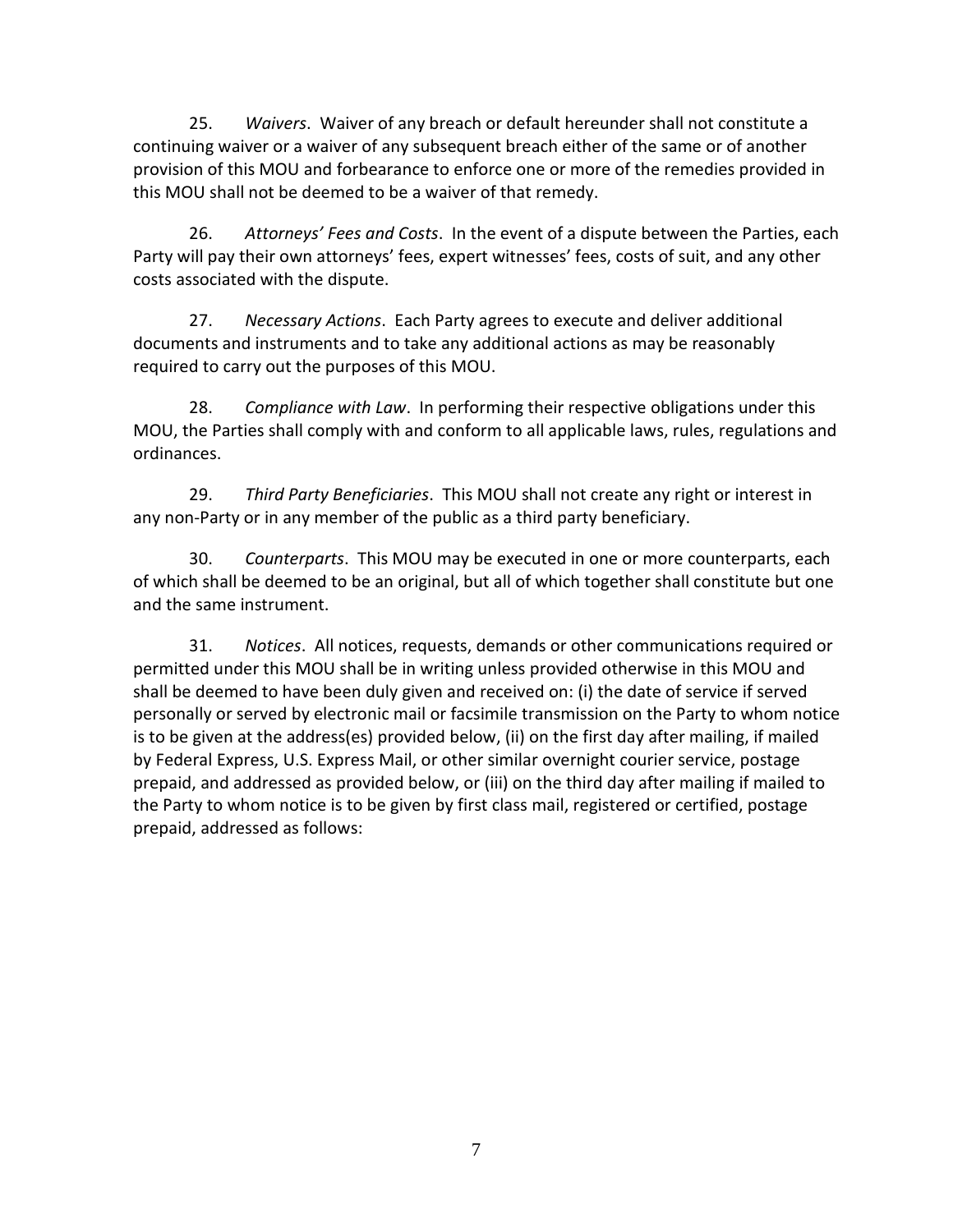| Party                                                         | <b>Working Group Members</b>                                                                                                                                                                                                                                                                                                                              | <b>Assignable GSP</b>                                                                                                            |
|---------------------------------------------------------------|-----------------------------------------------------------------------------------------------------------------------------------------------------------------------------------------------------------------------------------------------------------------------------------------------------------------------------------------------------------|----------------------------------------------------------------------------------------------------------------------------------|
|                                                               |                                                                                                                                                                                                                                                                                                                                                           | Development Costs *                                                                                                              |
| County of Sacramento                                          | 1 Representative                                                                                                                                                                                                                                                                                                                                          | 8% of agreed to amount                                                                                                           |
|                                                               |                                                                                                                                                                                                                                                                                                                                                           | Estimate= \$88,247.36                                                                                                            |
| Omochumne-Hartnell<br><b>Water District</b>                   | 2 Representatives                                                                                                                                                                                                                                                                                                                                         | 17% of agreed to<br>amount, to be paid first<br>from Zone 13 funds<br>during development of<br>the GSP<br>Estimate= \$187,525.64 |
| Sacramento Central<br><b>Groundwater Authority</b>            | 7 Representatives, including:<br>No more than 5 representatives<br>that are signatories to the<br>SCGA joint powers agreement;<br>public water systems;<br>commercial industrial self<br>supplied interests; or sanitation<br>districts.<br>At least 2 representatives of<br>$\bullet$<br>Agriculture, Ag-residential self<br>supplied public agencies or | 63% of agreed to<br>amount<br>Estimate= \$694,947.96                                                                             |
|                                                               | <b>Conservation Landowner</b><br>interests                                                                                                                                                                                                                                                                                                                |                                                                                                                                  |
| Northern Delta<br>Groundwater<br><b>Sustainability Agency</b> | 1 Representative                                                                                                                                                                                                                                                                                                                                          | 8% of agreed to amount<br>Estimate= \$88,247.36                                                                                  |
| Sloughhouse Resource<br><b>Conservation District</b>          | 1 Representative                                                                                                                                                                                                                                                                                                                                          | 4% of agreed to amount,<br>to be paid first from<br>Zone 13 funds.<br>Cash Cost<br>estimate=\$20,000                             |

## **EXHIBIT A: Working Group Membership & Cost Allocation**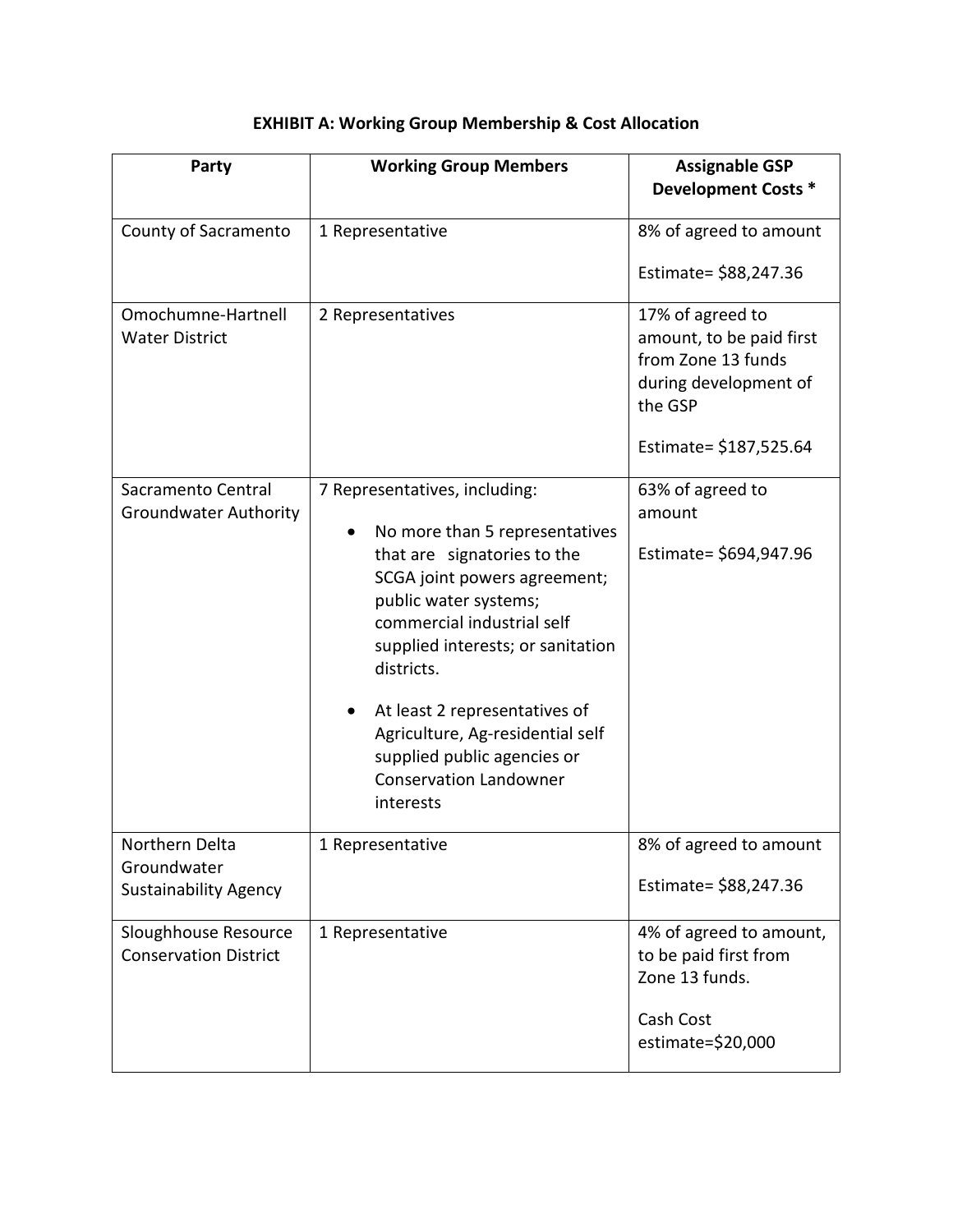| Sloughhouse RCD<br>(Con't) | Zone 13 estimate=<br>\$25,000 |
|----------------------------|-------------------------------|
|                            | Estimate= $$44,123.68$        |

. Assignable GSP development Costs are based on matching cost requirements of a Prop 1 grant funds (50% match) and Prop 68 grant fund (25% match).